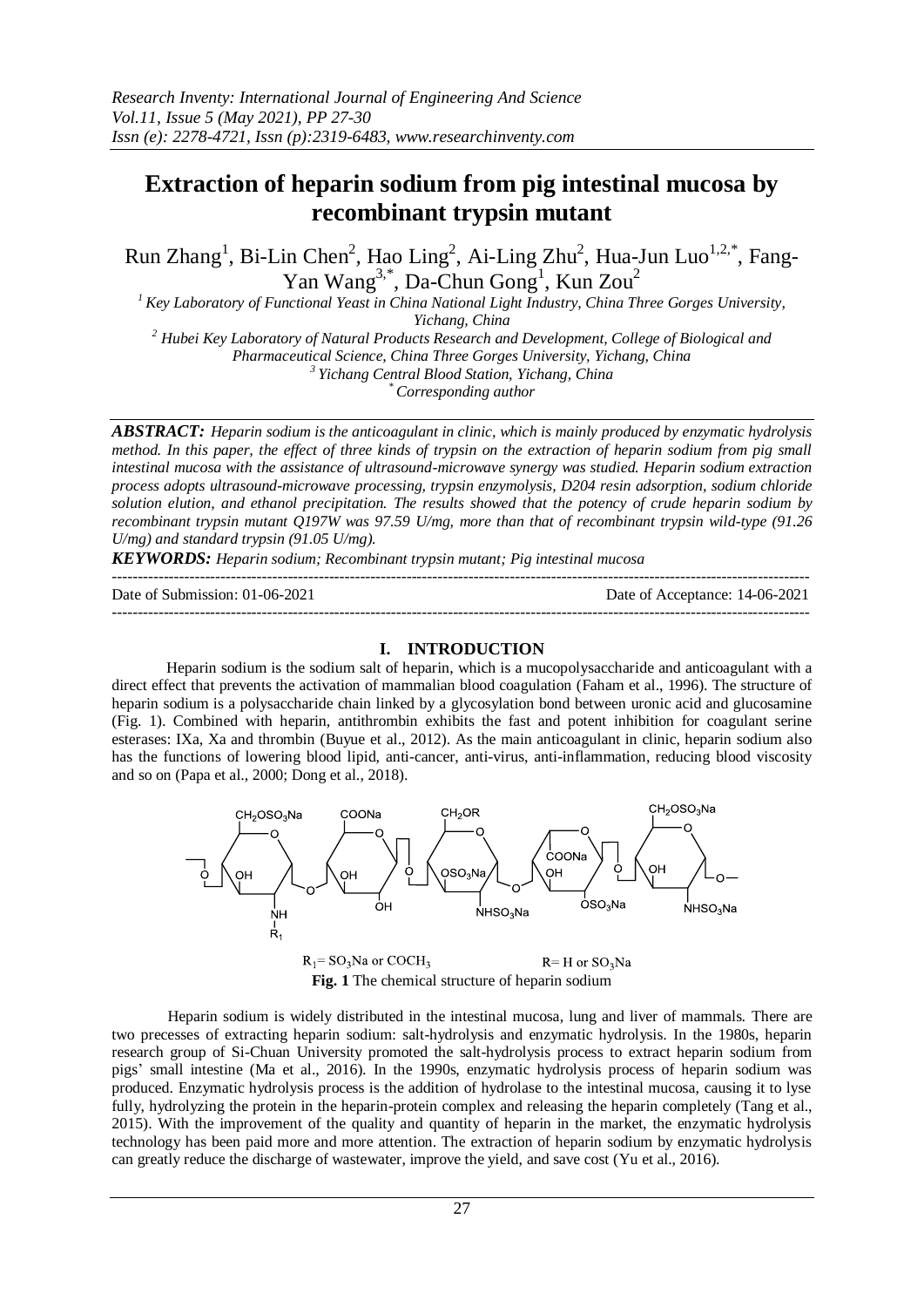As a hydrolase for extracting heparin sodium, trypsin can not only hydrolyze the protein in heparinprotein complex, but also remove some oligosaccharides which have less biological activity, reducing the impurity of product, improving the uniformity and purity of heparin sodium (Zhou et al., 1999; Li, 2005). Animal-derived trypsin is limited by raw materials, having long production cycle, high cost and not suitable for large-scale production (Feng et al., 2014). Recombinant trypsin is now widely used in medicine. Compared with the enzyme extracted from animals, the recombinant enzyme has no animal origin, clear background, high purity and no animal virus, and is suitable for the production of drugs. Therefore, in this paper we investigated the application of a highly active trypsin mutant in the extraction of heparin sodium.

# **II. MATERIALS AND METHODS**

#### **2.1 Materials and Reagents**

Recombinant trypsin mutant Q197W and wild-type (Our laboratory preparation); Standard trypsin (Sigma Co., Ltd.); N-benzoyl-L-arginine ethyl ester and azure A (Shanghai Macklin Biochemical Technology Co., Ltd.); sodium chloride (Sinopharm Chemical Reagent Co., Ltd.); [absolute alcohol](https://fanyi.so.com/#absolute alcohol) (Tianjin Fuyu Fine Chemical Co., Ltd.); D204 resin (The Dow Chemical Co. ); Pig intestinal mucosa (market in Yichang).

#### **2.2 Instrument and Equipment**

Ultraviolet photometer (Shimadzu Co., Ltd.); Ultrasonic Cleaner (Zhengzhou Borui Ultrasonic Equipment Co., Ltd.); Microwave oven (Midea Co. , Ltd.); Vacuum drying box (Shanghai Kuntian Laboratory Instrument Co., Ltd. ).

#### **2.3 Method**

#### **2.3.1 Heparin Sodium Extraction Steps**

(1) Resin pretreatment

New resin, with 5% NaOH solution for  $3 \sim 5$  hours, often stirring, washing to neutral. Soak in 7% hydrochloric acid solution for  $3 \sim 5$  hours, stirring frequently, washing in water until neutral, then soak in 18% saline, set aside.

(2) Cleanse the pig small intestine

The pig small intestine is rinsed with clear water inside and outside.

(3) Scraping and grinding of intestinal mucosa

Cut the intestine with scissors, scrape the mucosa inside the small intestine, and put 50g of the intestinal mucosa in the grinder with a small amount of distilled water to grind it into a minced shape. (4) microwave processing

Add 750 mL distilled water in a 1000 mL beaker, add the ground mucosa and mix it, put it in the microwave oven (power 100W) for 10 minutes, then adjust the pH to 8.5 with dilute NaOH solution.

(5) Ultrasonic wave assistance

The material was put into the ultrasonic cleaner and sealed with the plastic film, and treated with ultrasonic wave (power 360W) for 40 min.

(6) Adjusting pH

After ultrasonic wave process, the pH of the feed solution was adjusted to 9 by dilute NaOH solution at

37 ℃, and then put into a constant temperature water bath at 37 ℃.

(7) Enzymolysis

Add 150mL 2% trypsin into the solution, stir for 10 minutes, then add 1.5 g NaCl, stir for 10 minutes and place in a 50 ℃ incubator for 3 hours.

(8) Adsorption

The solution was heated to 76 ℃ for 30 minutes, the impurities were removed by nynon filter, then cooled to 55 ℃, 20 g pre-treated resin was added, and stirred at 55 ℃ for 12 hours.

(9) Elution

The resin was obtained by filtrating the adsorbed solution, rinsing the resin with hot water at 60 ℃, rinsing it with water, then loading it into the ion chromatography column, and eluting the resin with 200 mL saturated NaCl solution at the rate of 1.1 mL/min under the action of an intelligent constant flow pump, elution with the same saturated NaCl solution was repeated 3 times. Then 100 mL saturated NaCl solution was used for the second elution, repeated elution 3 times.

(10) Precipitation by ethanol

The two batches of eluent were added 95% ethanol. There are white particles precipitated, then filtered to collect precipitation.

(11) Vacuum drying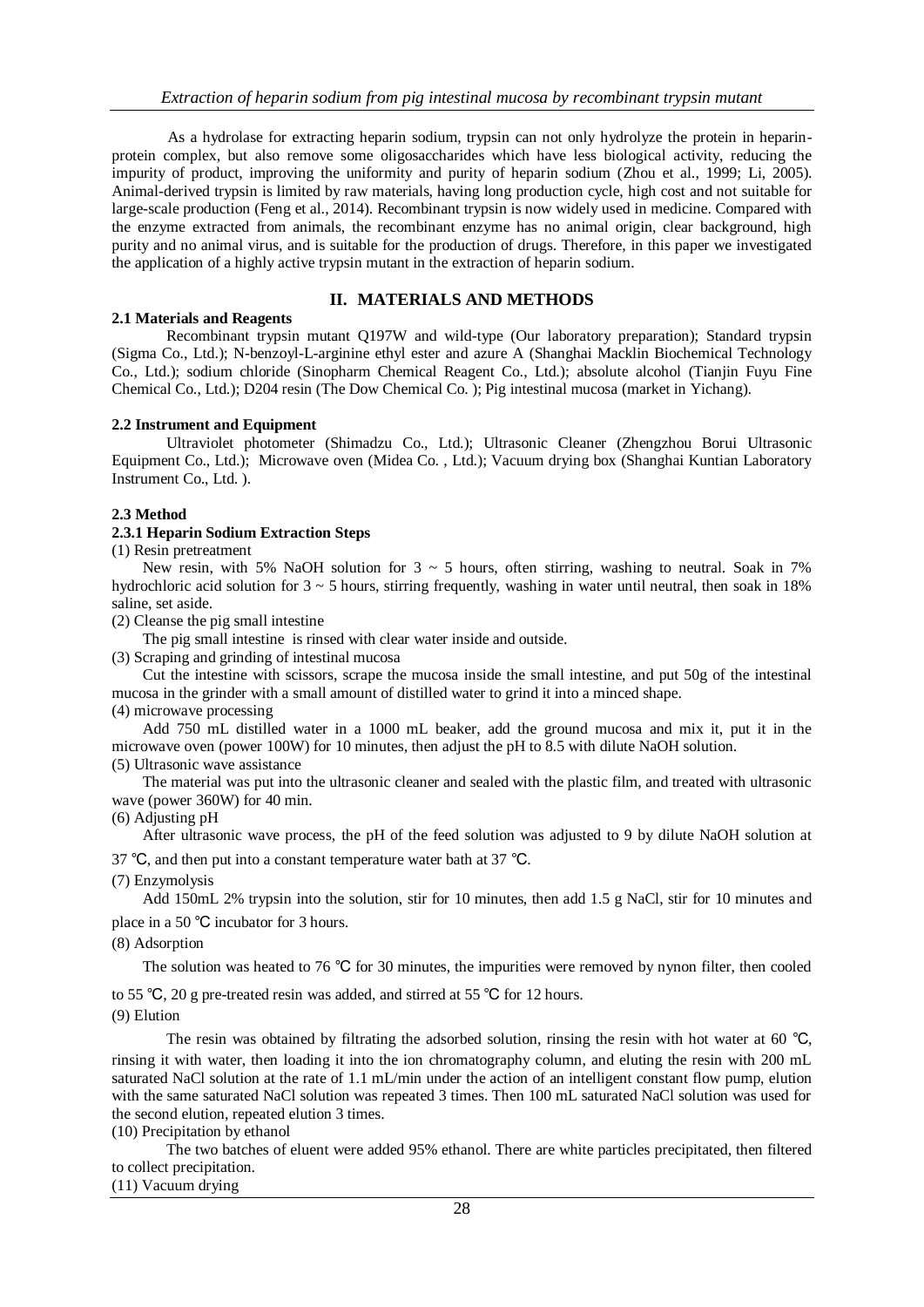The precipitate is placed in a vacuum drying box at 50 ℃ until constant weight.

#### **2.3.2 Activity Determination of Crude Heparin Sodium**

(1) Barbiturate 0.1104 g is dissolved in the 0.5 mol/L NaOH solution, and diluted with distilled water to 10mL.

(2) Azure 0.1 g is dissolved completely with a small amount of distilled water, diluted to 100 mL, filter it and store the filtrate in refrigerator. When in use, 5 mL of storage filtrate is taken and 25 mL of distilled water is added, and mixed evenly.

(3) The sample of 5mg is accurately weighed and diluted to 50mL with water to prepare 0.1 mg/mL solution.  $1 \sim 5$  mL of the assay solution are taken respectively and added distilled water to 5 mL. The absorbance value is determined at 505 nm after full shaking, and the average value of the absorbance of 3 parallel samples is obtained. Activity of crude heparin sodium is determined by standard curve.

## **III. RESUITS AND DISCUSSION**

As shown in Fig. 2, the heparin sodium product by trypsin mutant process is white powder. The yield and potency of crude heparin sodium by recombinant trypsin mutant is 11.74% (using 50g intestinal mucosa) and 97.59 U/mg, more than the standard trypsin and recombinant trypsin wild-type. So recombinant trypsin mutant could be used in the production of heparin sodium to improve product yield and quality.



**Fig. 2** Appearance of heparin sodium by trypsin mutant process

| Table 1 The weight and potency of crude heparin sodium by different enzymes |  |  |  |
|-----------------------------------------------------------------------------|--|--|--|
|-----------------------------------------------------------------------------|--|--|--|

| Enzyme                           | Weight of crude heparin sodium $(g)$ | Potency $(U/mg)$ |
|----------------------------------|--------------------------------------|------------------|
| Standard trypsin                 | 4.38                                 | 91.05            |
| Recombinant trypsin wild-type    | 5.62                                 | 91.26            |
| Recombinant trypsin mutant Q197W | 5.87                                 | 97.59            |

## **IV. CONCLNSIONS**

In this experiment, different types of trypsin were used to extract heparin sodium from pig small intestinal mucosa through ultrasound-microwave assisting enzymolysis process. The results showed that the extraction effect of crude heparin sodium by recombinant trypsin mutant Q197W was better than recombinant trypsin wild-type and standard trypsin, which could be used in the production of heparin sodium to improve product yield and quality.

# **Conflict of interest**

The authors declare that they have no competing interests.

## **ACKNOWLEDGEMENTS**

This work was supported by National Natural Science Foundation of China (No. 21776162).

#### **REFERENCES**

- [1]. Faham S, Hileman RE, Fromm JR, Linhardt RJ, Rees DC. (1996) Heparin Structure and Interactions with Basic Fibroblast Growth Factor. Science 271: 1116–1120
- [2]. Buyue Y, Misenemer TM, Sheehan JP. (2012) Low molecular weight heparin inhibits plasma thrombin generation via direct targeting of factor IXa: Contribution of the serpin-independent mechanism. Journal of Thrombosis and Haemostasis10: 2086-2098
- [3]. Papa A, Danese S, Gasbarrini A. (2000) Potential therapeutic applications and mechanisms of action of heparin in inflammatory bowel disease. Alimentary Pharmacology & Therapeutics 14(11): 1403-1409